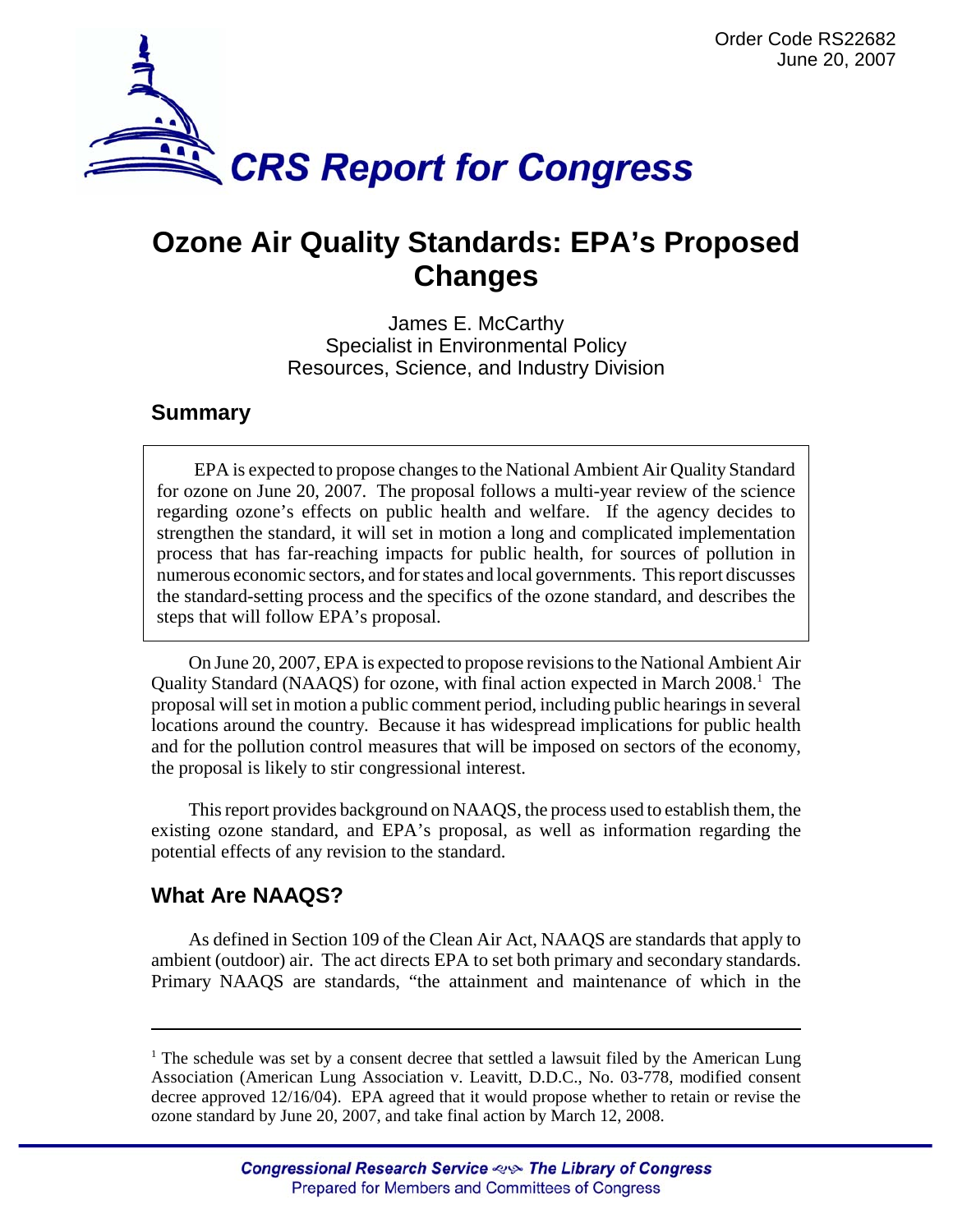judgment of the [EPA] Administrator ... are requisite to protect the public health," with "an adequate margin of safety." Secondary NAAQS are standards necessary to protect public welfare, a broad term that includes damage to crops, vegetation, property, building materials, etc.<sup>2</sup>

NAAQS are at the core of the Clean Air Act, even though they do not directly regulate emissions. In essence, they are standards that define what EPA considers to be clean air. Once a NAAQS has been set, the agency, using monitoring data and other information submitted by the states, identifies areas that exceed the standard and must, therefore, reduce pollutant concentrations to achieve it. After these "nonattainment" areas are identified, state and local governments have three years to produce State Implementation Plans which outline the measures they will implement to reduce the pollution levels and attain the standards. Depending on the severity of the pollution, ozone nonattainment areas have anywhere from 3 to 20 years to actually attain the standard.

EPA also acts to control many of the NAAQS pollutants wherever they are emitted, through national standards for products that emit them (particularly mobile sources, such as automobiles) and emission standards for new stationary sources, such as power plants. Thus, establishment or revision of a NAAQS sets in motion a long and complicated implementation process that has far-reaching impacts for public health, for sources of pollution in numerous economic sectors, and for states and local governments.

The pollutants to which NAAQS apply are generally referred to as "criteria" pollutants. The act defines them as pollutants that "endanger public health or welfare," and whose presence in ambient air "results from numerous or diverse mobile or stationary sources."<sup>3</sup> Six pollutants are currently identified as criteria pollutants: ozone, particulates, carbon monoxide, sulfur dioxide, nitrogen oxides, and lead. The EPA Administrator can add to this list if he determines that additional pollutants meet the act's criteria, or delete them if he concludes that they no longer do so.

The act requires the agency to review each NAAQS every five years. That schedule is rarely met, but it often triggers law suits that force the agency to undertake a review. In the case of ozone, the last review of the NAAQS was completed in 1997. As noted earlier, the American Lung Association filed suit over EPA's failure to complete a review in 2003, and a consent decree established the schedule EPA is following.4

<sup>&</sup>lt;sup>2</sup> The Clean Air Act's definition of welfare is found in Section 302(h) of the act.

 $3$  Authority to establish NAAQS comes from both Sections 108 and 109 of the act; this definition of criteria pollutants is found in Section 108. The authority and procedures for controlling the sources of criteria pollutants are found throughout Titles I, II, and IV of the act. Pollutants that are less widely emitted are generally classified as "hazardous air pollutants" and are regulated under a different section of the act (Section 112).

<sup>4</sup> See note 1.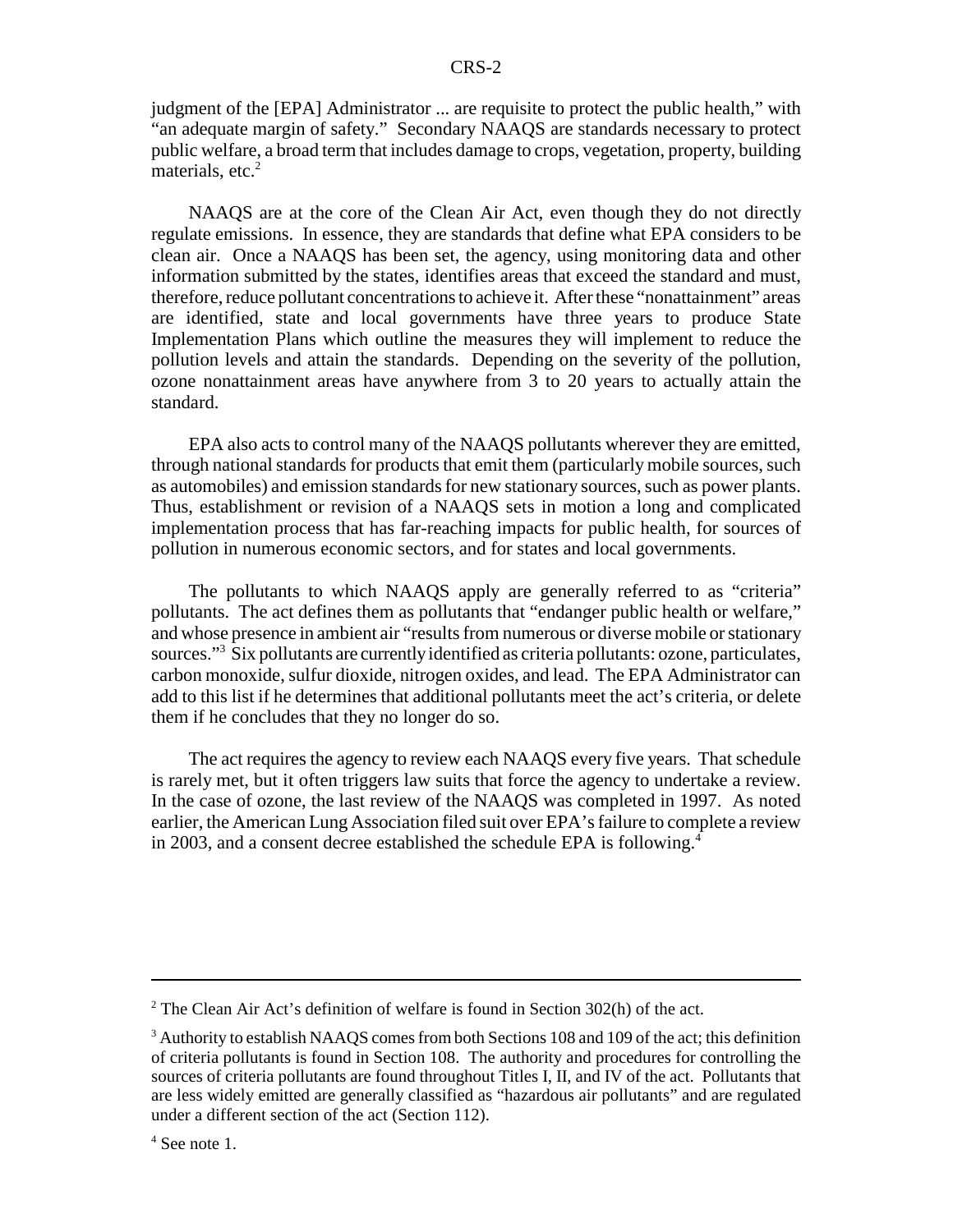#### **The NAAQS Process**

Reviewing an existing NAAQS is a long process that is described elsewhere in more detail.<sup>5</sup> To summarize briefly, EPA scientists review the scientific literature published since the last NAAQS revision, and summarize it in a report known as a Criteria Document. The review process frequently identifies more than a thousand scientific studies on topics as wide-ranging as the physics and chemistry of ozone in the atmosphere; environmental concentrations, patterns, and exposure; dosimetry and animalto-human extrapolation; toxicology; interactions with co-occurring pollutants; controlled human exposure studies; epidemiology; effects on vegetation and ecosystems; effects on UVB exposures and climate; and effects on man-made materials. A second document that EPA prepares, the Staff Paper, summarizes the information compiled in the Criteria Document and provides the Administrator with options regarding the indicators, averaging times, statistical form, and numerical level (concentration) of the NAAQS.

To ensure that these reviews meet the highest scientific standards, the 1977 amendments to the Clean Air Act required the Administrator to appoint an independent Clean Air Scientific Advisory Committee (CASAC). CASAC has seven members, largely from academia and from private research institutions. In conducting NAAQS reviews, their expertise is supplemented by panels of the nation's leading experts on the health and environmental effects of the specific pollutants that are under review. These panels can be quite large. The current ozone review panel, for example, has 23 members. CASAC and the public make suggestions regarding the membership of the panels on specific pollutants, with the final selections made by EPA. The panels review the agency's work during NAAQS-setting and NAAQS-revision, rather than conducting their own independent reviews.

#### **The Ozone Standard**

The ozone standard affects a larger percentage of the population than any of the other NAAQS. About half the U.S. population lives in ozone nonattainment areas, 156 million people in all.<sup>6</sup> If the standard is strengthened as a result of the current review, as many expect, more areas would likely be affected, and those already considered nonattainment might have to impose more stringent emission controls.

**The Primary Standard.** The current primary (health-based) standard, promulgated in 1997, is set at 0.08 parts per million (ppm), averaged over an 8-hour period. Allowing for rounding, EPA considers areas with readings as high as 0.084 to have attained the standard.

The current review has found evidence of health effects, including mortality, at levels of exposure below the current standard. As a result, both EPA staff and the Clean

<sup>&</sup>lt;sup>5</sup> For a discussion of the process, and of changes to it that EPA is now implementing, see CRS Report RL33807, *Air Quality Standards and Sound Science: What Role for CASAC?*, by James E. McCarthy.

<sup>&</sup>lt;sup>6</sup> For information on the nonattainment areas, including maps and population data, see EPA's "Green Book" at [http://www.epa.gov/oar/oaqps/greenbk/index.html].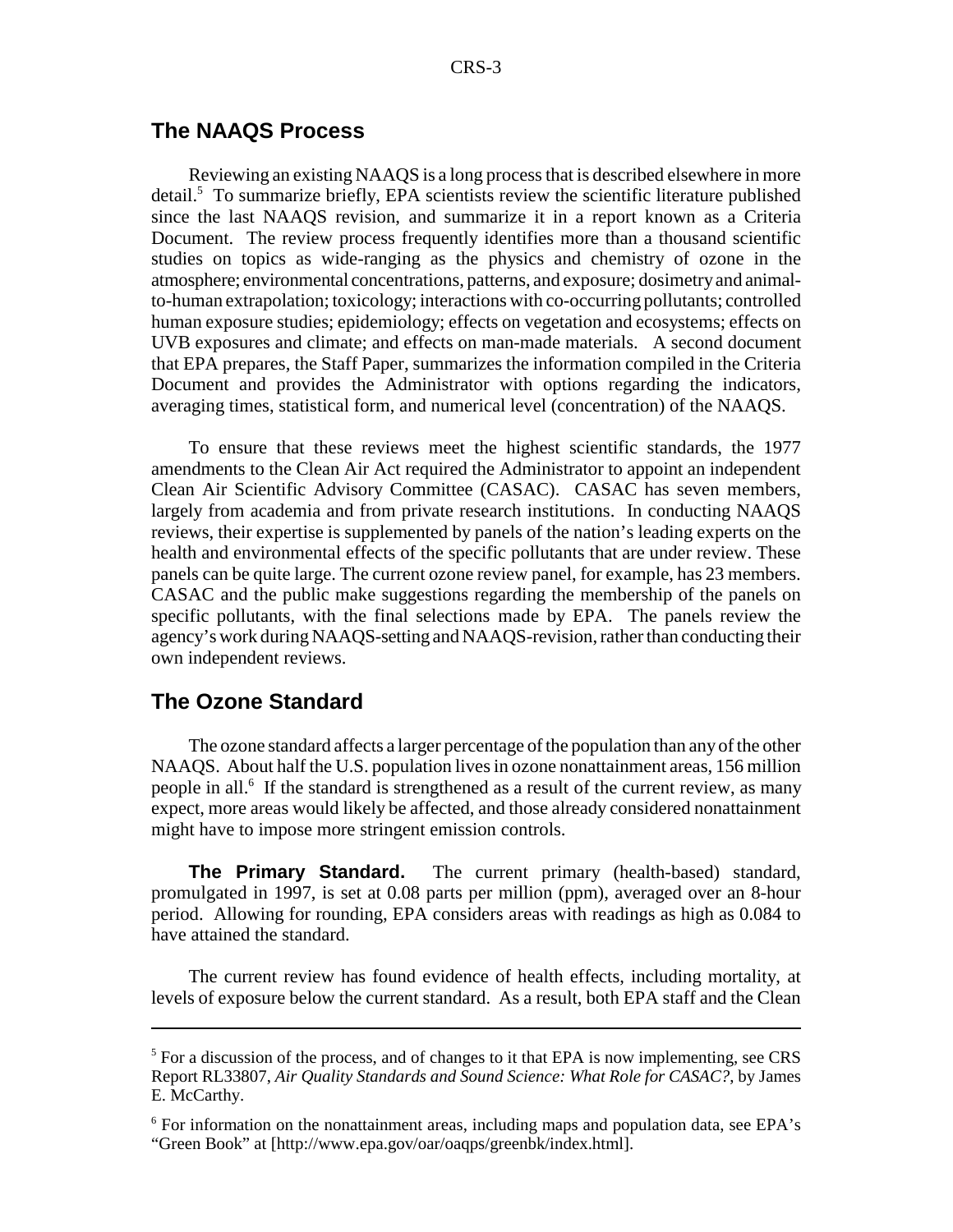Air Scientific Advisory Committee have recommended strengthening the standard. According to CASAC, "There is no scientific justification for retaining the current primary 8-hr NAAQS ...."<sup>7</sup> The panel unanimously recommended a range of 0.060 to 0.070 ppm for the primary 8-hour standard.

EPA staff also recommended strengthening the standard, in wording not quite so direct. The staff stated, "The overall body of evidence on ozone health effects clearly calls into question the adequacy of the current standard." They recommended "considering a standard level within the range of somewhat below 0.080 parts per million (ppm) to 0.060 ppm."8

Because a strengthening of the standard would result in additional areas being designated nonattainment, and would mean that current nonattainment areas might have to adopt additional pollution control measures in order to reach attainment, numerous industry groups are reported to have challenged the scientific conclusions in meetings with Administration officials.<sup>9</sup>

**The Secondary Standard.** As part of its current review, EPA has also assessed the secondary NAAQS for ozone, which is currently identical to the primary standard. Ozone affects both tree growth and crop yields, and the damage from exposure is cumulative over the growing season. In order to provide protection against ozone's adverse impacts, EPA staff recommended a new seasonal (3-month) average for the standard that would cumulate hourly ozone exposures for the daily 12-hour daylight window (termed a "W126 index"). The staff recommended a standard in a range of 7 - 21 parts per million-hours (ppm-hrs). CASAC's ozone panel agreed unanimously that the form of the secondary standard should be changed as the staff suggested, but it did not agree that the upper bound of the range should be as high as 21 ppm-hours. The panel recommended that the upper bound be no higher than 15 ppm-hours.<sup>10</sup>

#### **Controlling Ozone Pollution**

Controlling ozone pollution is more complicated than controlling many other pollutants, because ozone is not emitted directly by pollution sources. Rather, it forms in the atmosphere when volatile organic compounds (VOCs) react with nitrogen oxides (NOx) in the presence of sunlight. The ozone concentration is as dependent on the temperature and amount of sunshine as it is on the presence of the precursor gases. Ozone

<sup>&</sup>lt;sup>7</sup> Letter of Rogene Henderson, Chair, Clean Air Scientific Advisory Committee, to Hon. Stephen L. Johnson, EPA Administrator, October 24, 2006, available at [http://www.epa.gov/sab/pdf/ casac-07-001.pdf].

<sup>&</sup>lt;sup>8</sup> "Review of National Ambient Air Quality Standards for Ozone Final Staff Paper, Human Exposure and Risk Assessments and Environmental Report," Fact Sheet, at [http://www.epa.gov/ ttn/naaqs/standards/ozone/data/2007\_01\_finalsp\_factsheet.pdf].

<sup>9</sup> "Activists, Industry Offer Competing Data as EPA Ozone Deadline Nears," *InsideEPA Clean Air Report*, June 14, 2007.

<sup>&</sup>lt;sup>10</sup> Letter of Rogene Henderson, Chair, Clean Air Scientific Advisory Committee, to Hon. Stephen L. Johnson, EPA Administrator, March 26, 2007, p. 3, available at [http://www.epa.gov/ sab/pdf/casac-07-002.pdf].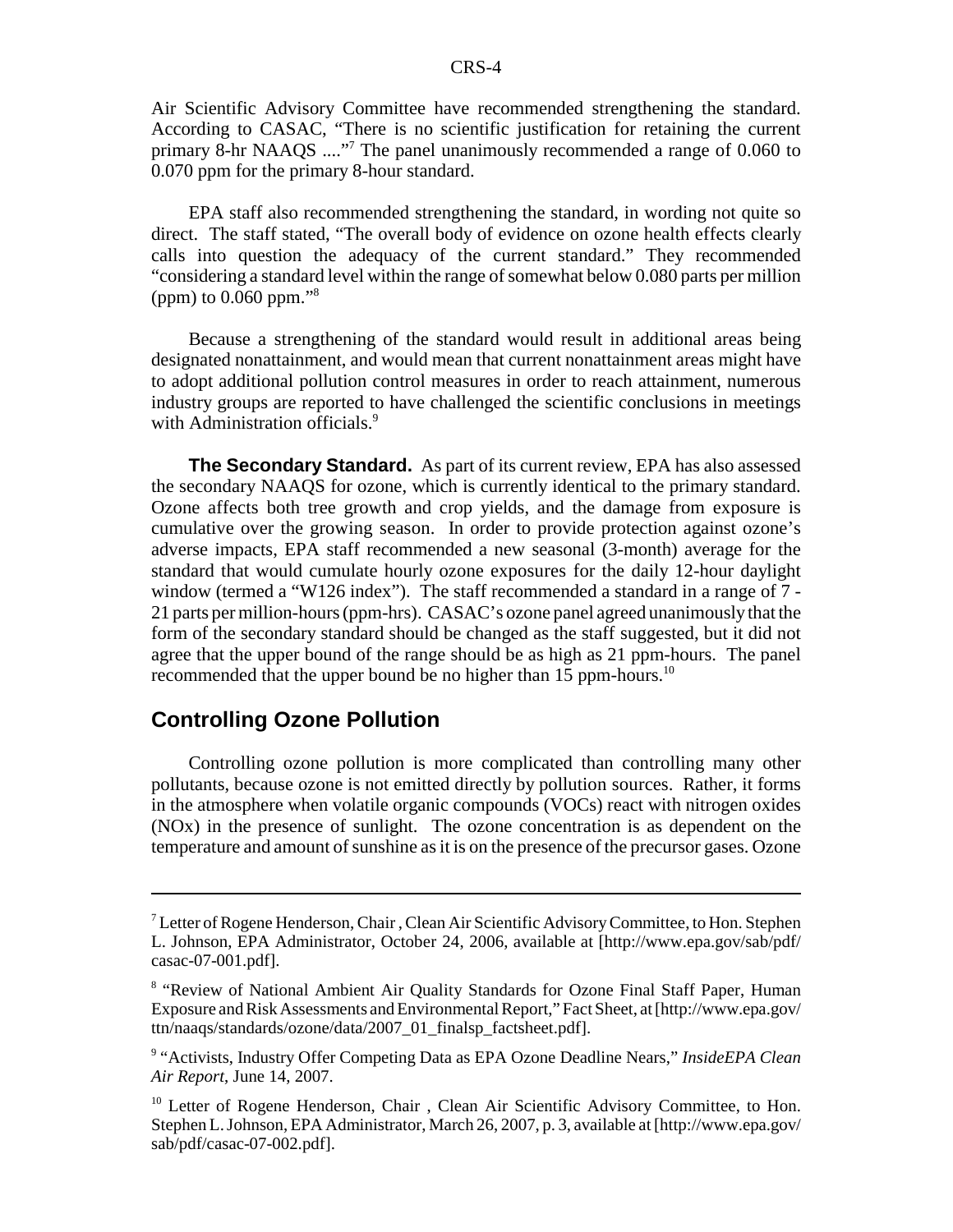is a summertime pollutant, in general. Other factors being equal, a cool, cloudy summer will produce fewer high ozone readings than a warm, sunny summer.

There are also complicated reactions that affect ozone formation. In general, lower emissions lead to less ozone, particularly lower emissions of VOCs. But under some conditions, *higher* emissions of NOx lead to lower ozone readings. This makes modeling ozone air quality and predicting attainment more difficult and contentious than the modeling of other air pollutants.

Most stationary and mobile sources are considered to be contributors to ozone pollution. Thus, there are literally hundreds of millions of sources of the pollutants of concern and control strategies require implementation of a wide array of measures. Among the sources of VOCs are motor vehicles (about 40% of total emissions); industrial processes, particularly the chemical and petroleum industries, and any use of paints, coatings, and solvents (about 40% for these sources combined). Service stations, pesticide application, dry cleaning, fuel combustion, and open burning are other significant sources of VOCs. Nitrogen oxides come overwhelmingly from motor vehicles and fuel combustion by electric utilities and other industrial sources.

#### **Costs and Benefits of Control**

EPA is prohibited from taking cost into account in setting NAAQS, but to comply with an executive order, the agency generally produces a Regulatory Impact Analysis (RIA) analyzing in detail the costs and benefits of new or revised NAAQS standards. In preparation for proposing the ozone NAAQS, EPA is reported to have analyzed three alternatives:  $0.074$  ppm,  $0.070$  ppm, and  $0.064$  ppm. $11$  Until a standard is proposed, it is unclear how much detail the agency will make available from its analyses.

#### **Next Steps**

After the Administrator signs a proposed regulation, the proposal goes to the *Federal Register* for publication, a process that may take several weeks. Section 307(d) of the Clean Air Act sets out the procedures for proposal and promulgation. It requires the establishment of a rulemaking docket; it requires that the notice of proposed rulemaking in the *Federal Register* be accompanied by a statement of the proposal's basis and purpose, including a summary of the factual data on which the proposed rule is based, the methodology used in obtaining and analyzing the data, and the major legal interpretations and policy considerations underlying the proposed rule. The statement is required to set forth or summarize and provide a reference to any pertinent findings, recommendations, and comments by CASAC and the National Academy of Sciences, and, if the proposal differs in any important respect from any of these recommendations, provide an explanation of the reasons for such differences. The act also requires that any drafts of proposed and final rules submitted by the Administrator to the Office of Management and Budget (OMB) prior to proposal or promulgation, all documents accompanying those drafts, and all written comments thereon and EPA responses to such comments, be placed in the docket no later than the date of proposal.

 $11$  "With June Deadline Looming, EPA Sends Revisions of Ozone Standard to White House," *Daily Environment Report*, May 30, 2007, p. A-11.